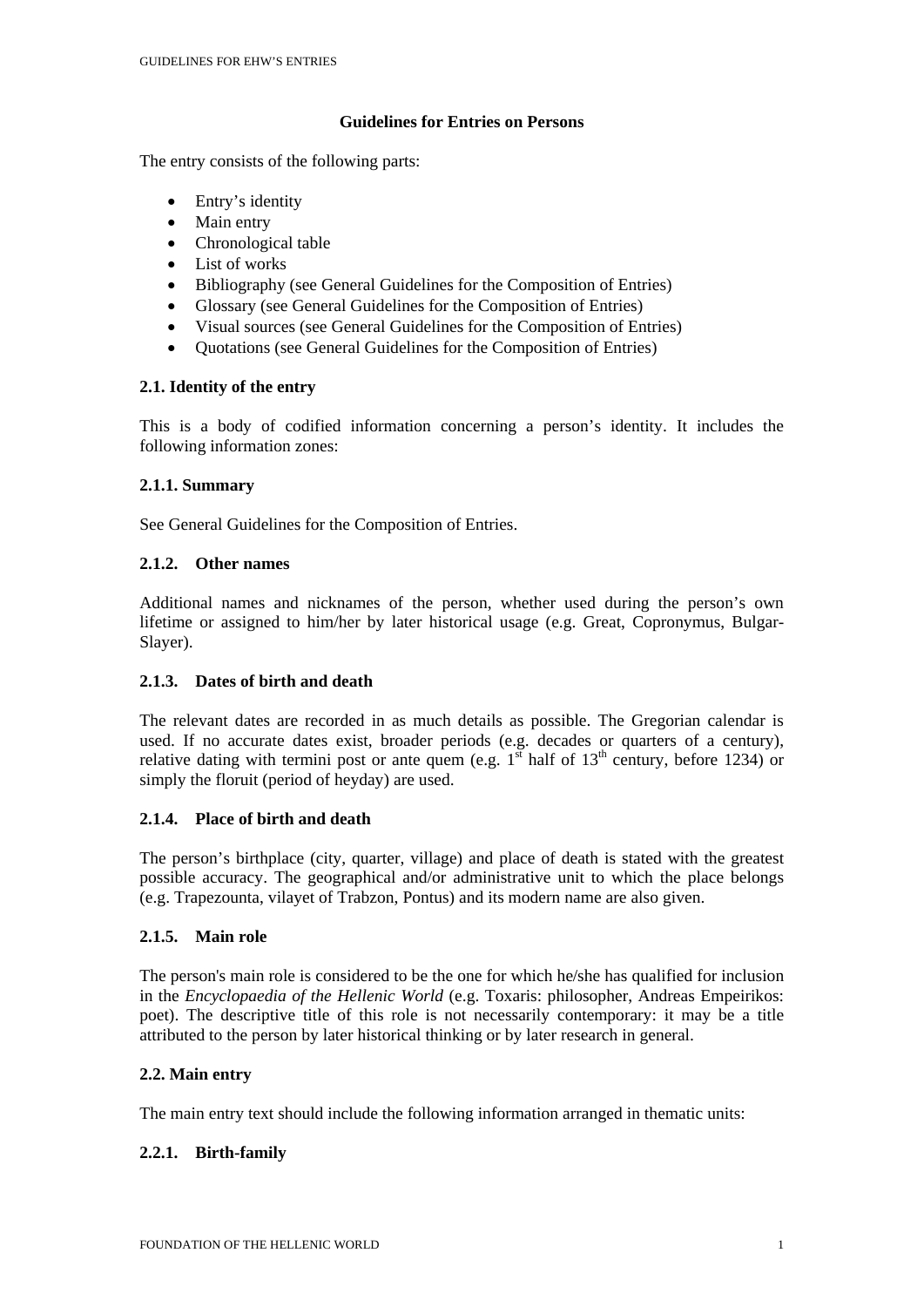Information concerning the person's place and date of birth, as well as information about his/her family: parents and siblings, the family's social context. Any existing data concerning the ethnic origin, religion and language of the person's family is also provided.

### **2.2.2. Education-upbringing**

Any data concerning the person's education and upbringing is presented. Reference is made to educational organizations, teachers, objects of study etc., and, more generally, to the person's childhood and youth before he/she entered adulthood.

## **2.2.3. Activity**

The activity of a person is presented chronologically, following the various stages of his/her adult life, his/her career and the successive professions and social roles he/she had assumed. Although this is the most important part of the entry, it is impossible to determine its structure beforehand. Since the whole creative and active phase of a person's life is included in this part, it is divided into several smaller sub-units, depending on the person. The areas of information that must be covered in this part are the following:

### **2.2.3.1. Relations**

Information concerning the people, with whom the person was related, and presentation of the character of relationship.

## **2.2.3.2. Ideology**

The person's ideological components and the attitude he/she had adopted in the context of the collective beliefs and conflicts of his/her time.

### **2.2.3.3. Private and family life**

Information concerning the person's private life is of interest only if it is essential for understanding his/her life as a whole. The person's marriage (or marriages) and children are recorded. Additional information about the person's private and family life is provided when these had an impact on wider social groups, as in the case of the private and family life of emperors. Information concerning the social origin of their consorts is nevertheless always essential. Equally important is information concerning the strategies of family alliances sought through marriages or other means of contracting kinship relations.

### **2.2.3.4. Work**

If the person has left behind a body of work, this is presented and analyzed both in its entirety and individually, if this is considered important. The intellectual (whether in the field of the history of science or art, for example) and personal influences the person was subject to and the influences he/she exerted should also be noted.

### **2.2.4. Death**

The place, date and causes of the person's death are given.

### **2.2.5. Evaluation and judgements**

The evaluation of the activity and work of the person falls into the following three categories:

### **2.2.5.1. Judgments by contemporaries**